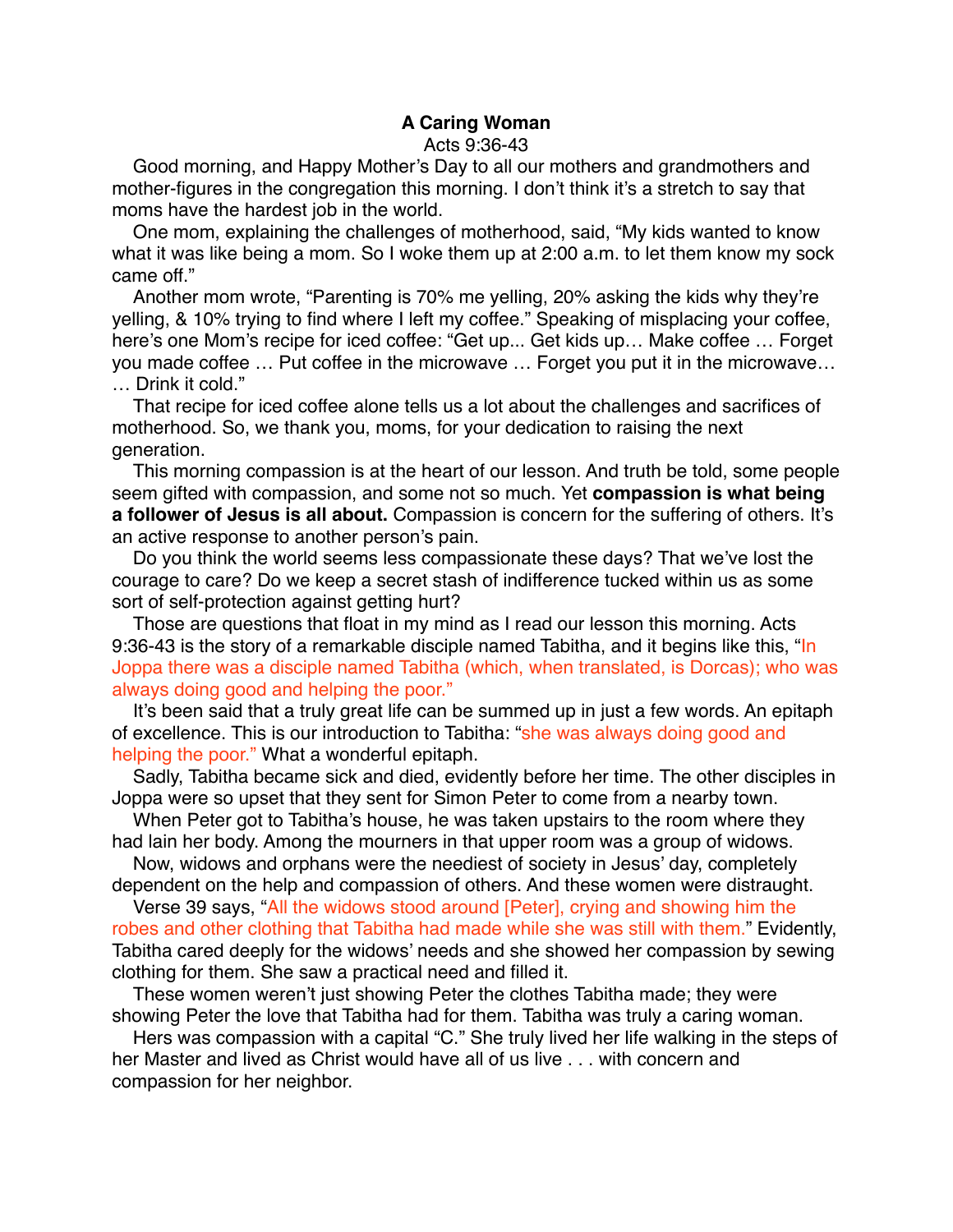I notice that **Tabitha lived with a sense of purpose,** which is not the case with many people today who seem to stumble through life and live with no real purpose at all.

Charles Colson, the founder of Prison Fellowship, had a healthy perspective on living a life of purpose. He was once a powerful attorney and political advisor to President Richard Nixon. He was also involved in the Watergate scandal that led to Nixon's impeachment.

Colson spent seven months in prison for his role in the Watergate scandal. He lost power, prestige, and money. But, as a result, he became a Christian in prison which gave him a new sense of purpose.

Colson noted that his hometown of Naples, Florida, is one of the best spots in the nation for golfing and he watched wealthy CEOs retire from their big corporations and move to Naples so they could spend all their time golfing.

These CEOs began measuring their days by how many games of golf they could play. But after a few months, he could see in their eyes that they became bored and life seemed purposeless. They realized that what once looked like freedom and pleasure had become meaningless.

Colson writes, "The object of life is not what we think it is, which is to achieve money, power, pleasure . . . The object of life is the maturing of the soul, and you reflect that maturing of the soul when you care more for other people than yourself."

Tabitha, a disciple of Jesus, cared for others. She understood that God had given her particular skills and resources she could use for good, and she used the skill of sewing to provide for the poor and for the widows.

Notice, also, that **the best way to find a fulfilling life is to transform compassion into action.** Jesus' ministry didn't consist of simply telling hurting people, "I'll pray for you." There's nothing wrong with that, mind you. That can be very helpful . . . if you really mean it . . . and if you follow through with it.

But there are some people who tell others that they'll pray for them as a way of saying something and doing nothing. That was not Jesus' way. He never told people to come to church to find the answers for their needs. Instead, he went to them. He went to the marketplaces and into people's homes. He preached to crowds in the countryside and went where the needs were. He took action to heal hurts right in front of him.

The same can be said of Tabitha, this truly caring woman. She lived a fulfilling life. She had a sense of purpose for her life. She translated her compassion into action. And because of the kind of life she lived, she will live forever.

Now please don't misunderstand. I'm not saying that because, by the power of God, Peter raised her from the dead, she lived forever. Tabitha eventually did die, again. But think of it, here we are in 2022 talking about a woman who lived two thousand-plus years ago.

All because of the caring life she lived. What a legacy Tabitha left us. As long as people tell the Gospel story, Tabitha will not be forgotten. Such is the power of a positive influence. It never dies.

Let me close with the story of a woman who had Tabitha's kind of compassion. In 1977, Dr. Martha Myers moved to Yemen to serve as a doctor of obstetrics and gynecology. Her target audience was Yemeni women who often lack medical care and, because of their religion, were prohibited from seeing a male doctor.